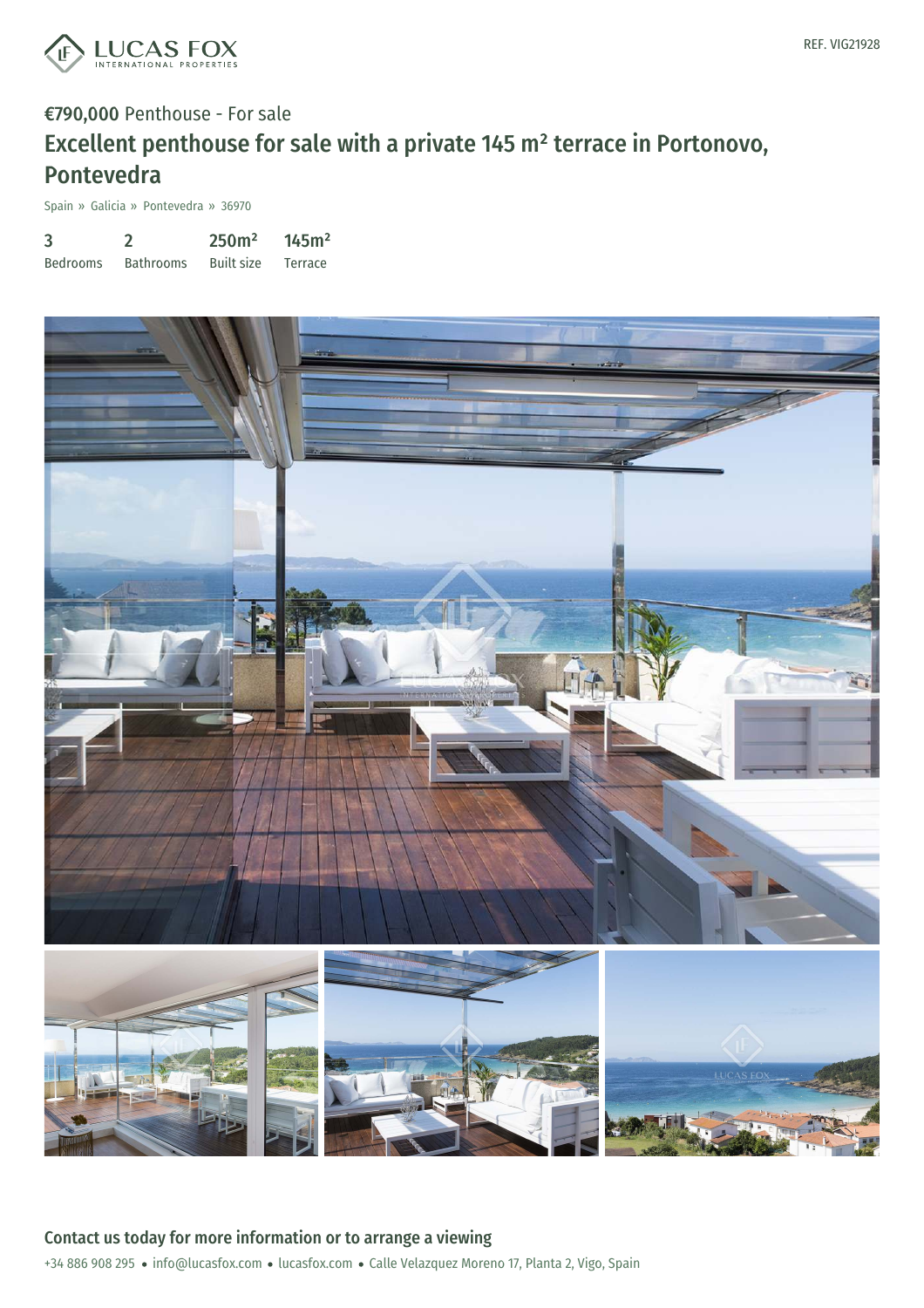

## €790,000 Penthouse - For sale Excellent penthouse for sale with a private 145 m² terrace in Portonovo, Pontevedra

Spain » Galicia » Pontevedra » 36970

3 Bedrooms 2 Bathrooms 250m² Built size 145m² Terrace

### **OVERVIEW**

### Amazing penthouse for sale in the area of Portonovo, Galicia with a unique layout, fabulous sea and mountain views, located just a few metres from Canelas Beach.

This fantastic penthouse with a private U-shaped 145 m² terrace overlooking the sea located in the area of Portonovo, is a unique piece in the area.

The building dates back to 2008, with good quality finishes and materials and a good residential location just metres from the beautiful white sandy beach of Canelas.

It benefits from a good orientation with its private U-shaped terrace offers stunning views of Silgar, Areas, Caneliñas and Canelas beach, not to mention natural light from the morning time throughout the day as well the beautiful sunsets.

As you enter the penthouse you are welcomed by an entrance hall, which gives access to all the areas. You have the kitchen equipped with good quality appliances. The open layout dining and living room with direct access to the private U-shaped terrace. The terrace has solid Iroko wood decking, an outdoor jacuzzi for three people, a stainless steel barbecue, outdoor shower, stone planters with varied vegetation and automatic irrigation, and a stainless steel pergola with glazed roof and bright Markilux motorised awnings and taut canvas to cover an area of about 50 m². Not to mention the stunning views. The outdoor furniture is by Gandía Blasco with white nautical leather

In the sleeping area, you will find two double size bedrooms and one ensuite fully furnished and pr[epared](mailto:info@lucasfox.com) with brand new [with](https://www.lucasfox.com) top quality materials and very carefully design.

The property also comes with two parking spaces with two storage areas of 25 m<sup>2</sup>, being able to accommodate up to four cars.

This property would be suitable for a family or couple looking to enjoy summer holidays in this area or for investors to rent it out as a tourist apartment throughout the high season as it is one of the most sought-after summer getaways in Galicia.



#### [lucasfox.com/go/vig21928](https://www.lucasfox.com/go/vig21928)

Mountain views, Sea views, Terrace, Jacuzzi, Private garage, Lift, Natural light, Wooden flooring, Parking, Air conditioning, Alarm, Balcony, Barbecue, Built-in wardrobes, Central vacuum system, Chill out area, Double glazing, Equipped Kitchen, Exterior, Heating, Pet-friendly, Storage room, Transport nearby, Views, Wheelchair access